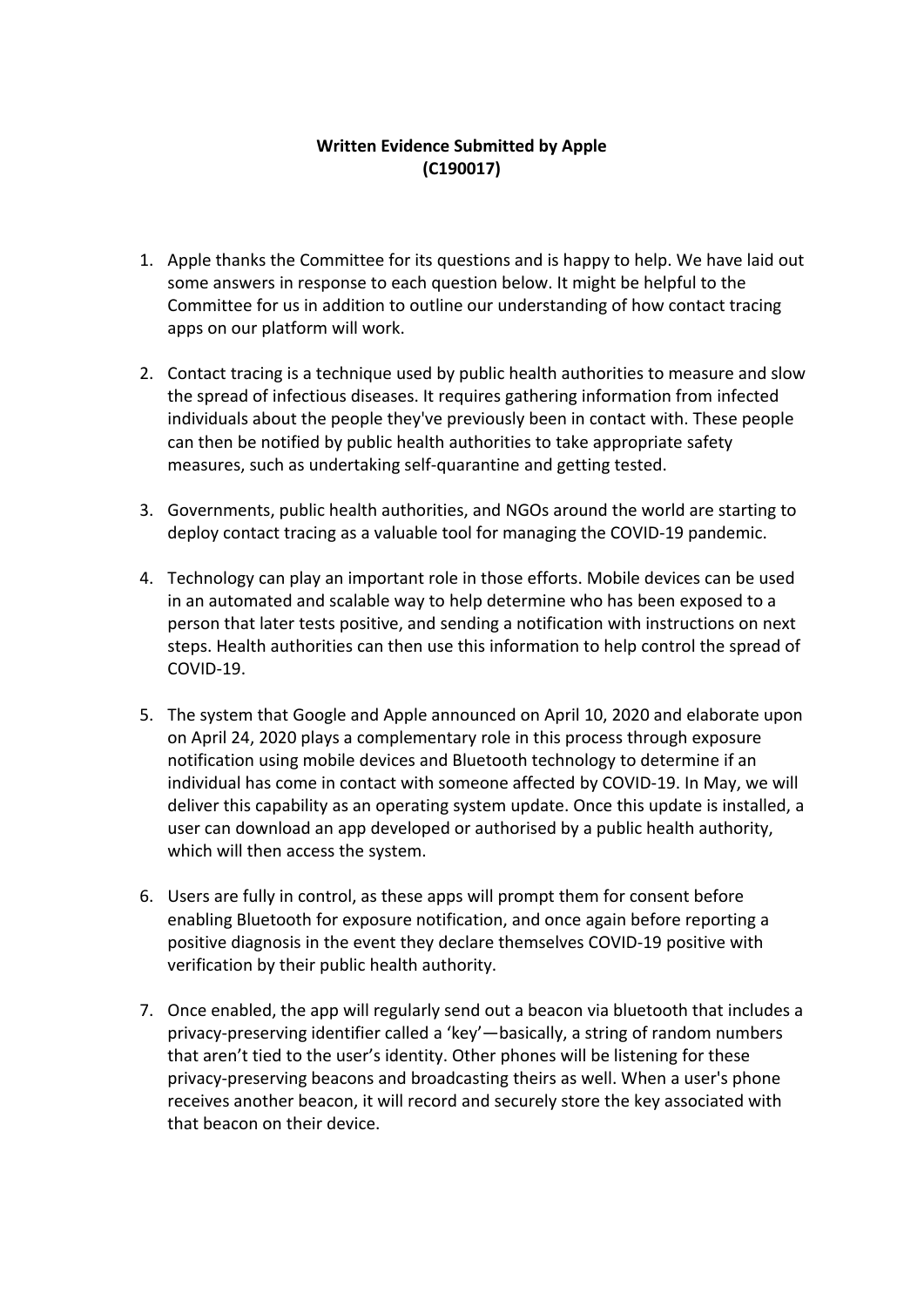- 8. The public health authority will define the way in which the app determines if someone has been exposed. To support this the system provides and the app can use both an estimate of time the user has been in contact with someone who has tested positive for COVID-19 and the approximate distance between the users. Public health authorities will set a minimum threshold for time spent together, such that a user needs to be within Bluetooth range for at least five minutes to register a match. If the contact is longer than five minutes, the system will report time in increments of five minutes up to a maximum of 30 minutes to ensure privacy.
- 9. To approximate distance, the system compares the Bluetooth signal strength between the two devices in contact. The closer the devices are, the higher the signal strength recorded. This signal strength can vary significantly based on factors like how the device is being held and as such this only provides an estimate of distance.
- 10. At least once per day the app from their public health authority will download a private and secure list of keys that have been verified as belonging to people confirmed as positive for COVID-19. A user's device will check the list of keys it has recorded against the list downloaded from the server. If there is a match between the keys stored on their device and the positive diagnosis list, the app will notify the user and advise them on steps to take next. The nature of the notification is fully determined by the public health authority app.
- 11. If at some point a user is positively diagnosed with COVID-19 they may report that within the app from their public health authority. Only with their explicit consent will the list of keys they have stored on their device be shared with the public health authority app. Once shared, the public health authority can then use the keys from their device so that others' devices can determine whether they have come in contact with that user during the last 14 days. The user's identity is not shared with other users as part of this process and the keys are private and anonymous.
- 12. Turning to the Committee's questions:
- *What interactions Apple and Google have had with the UK Government regarding a contact tracing app;*
- 13. Over a period of weeks we have had several discussions with NHSx and their developers about their objectives for a contact tracing app and their suggested design, in a series of calls. We have kept officials elsewhere in the government informed of progress. Discussions initially included exploration of the requirements of App Store guidelines, and most recently our plans for the API. We would characterise our interactions as constructive and friendly.
- 14. We have additionally held discussions with the Information Commissioner's Office, which we touch on below.
- *What interactions Apple and Google have had with other national governments regarding a contact tracing app;*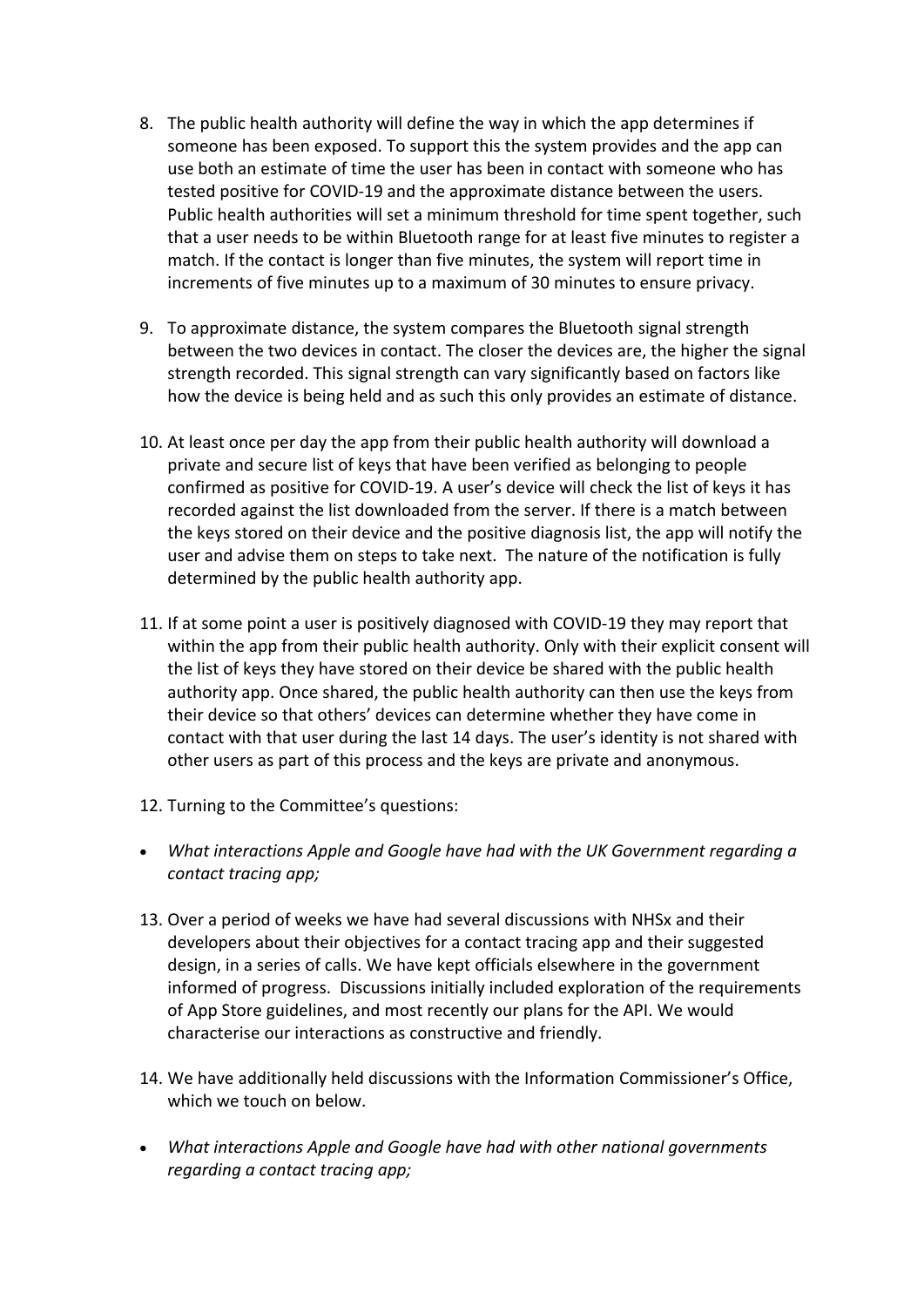- 15. Like the UK, many other governments or public health authorities have approached us for support or guidance as to how to place a contact tracing app on the App Store. They have also sought assistance with integration with our operating system so as to ensure optimal levels of contact tracing identifications. In this regard many of them have made suggestions for updates which were certainly a factor in our recent announcements. We have held similar discussions with many of these as we have with the UK.
- *Data privacy issues for contact tracing apps, and how Apple and Google's work addresses these issues;*
- 16. As you would expect given our commitment to privacy, Apple at all times considers that ensuring strong privacy protections is paramount and have developed the system with that fully in mind.
- 17. Privacy is at the forefront of the design and the technology will include a number of important user protections:

— This system never collects location data, and does not share information about the people you come in to contact with - your identity is not revealed to other users, Google or Apple

— Each user will have to make an explicit choice whether to turn on the technology, and it can be turned off by the user at any time

— The system is only used for contact tracing by public health authorities, and isn't monetised

- Privacy preserving beacons rotate every 10-20 minutes, to help prevent tracking
- Exposure notification is only done on device, under the user's control
- People who test positive are not identified to other users, Apple or Google
- You control any data you choose to share, and decide if you want to share it

— Google and Apple can disable the exposure notification system on a regional basis when it is no longer needed

- 18. In all such matters, we seek to take the utmost account of the views of Data Protection Regulators and accordingly actively sought the views of the Information Commissioner (ICO). We were pleased therefore to note that the Information Commissioner took the step on 17 April to publish a formal legal Opinion which examined the Apple Google Contact Tracing Framework and issued a positive conclusion - [https://ico.org.uk/about-the-ico/news-and-events/news-and](https://ico.org.uk/about-the-ico/news-and-events/news-and-blogs/2020/04/combatting-covid-19-through-data-some-considerations-for-privacy/)[blogs/2020/04/combatting-covid-19-through-data-some-considerations-for-privacy/](https://ico.org.uk/about-the-ico/news-and-events/news-and-blogs/2020/04/combatting-covid-19-through-data-some-considerations-for-privacy/) - based on the information which we had made available at that time. We are continuing to keep in close contact with the ICO as our framework for Exposure Notifications develops.
- *What assessment Google and Apple have made of the uptake of contact tracing apps*